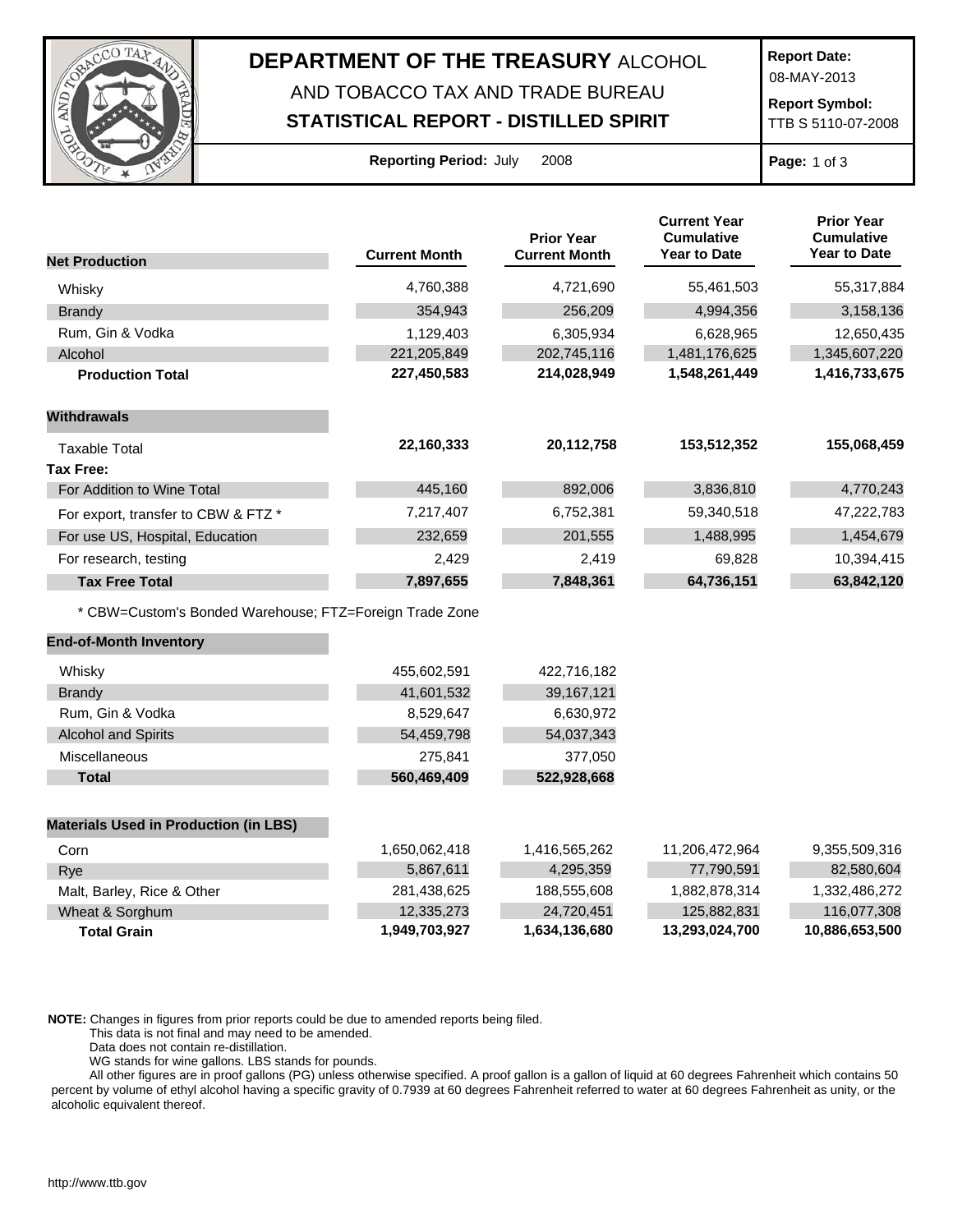## **STATISTICAL REPORT - DISTILLED SPIRIT** TTB S 5110-07-2008 **Page: 2 of 3**

| <b>Bottled For Domestic Use (in WG)</b>         | <b>Current Month</b> | <b>Prior Year</b><br><b>Current Month</b> | <b>Current Year</b><br><b>Cumulative</b><br><b>Year to Date</b> | <b>Prior Year</b><br><b>Cumulative</b><br><b>Year to Date</b> |
|-------------------------------------------------|----------------------|-------------------------------------------|-----------------------------------------------------------------|---------------------------------------------------------------|
| Whisky                                          | 5,734,973            | 5,036,847                                 | 40,748,152                                                      | 38,666,091                                                    |
| <b>Brandy</b>                                   | 1,361,433            | 1,072,697                                 | 9,372,783                                                       | 8,352,164                                                     |
| Imported Rum: Puerto Rican                      | 2,147,540            | 2,367,660                                 | 18,281,100                                                      | 19,425,907                                                    |
| Virgin Islands                                  | 648,566              | 619,014                                   | 4,705,769                                                       | 4,363,412                                                     |
| Others                                          | 404,131              | 958,453                                   | 2,006,432                                                       | 3,121,508                                                     |
| Gin                                             | 1,434,436            | 762,673                                   | 9,692,751                                                       | 9,638,812                                                     |
| Vodka                                           | 9,565,963            | 6,795,563                                 | 57,309,695                                                      | 52,881,500                                                    |
| Cordials                                        | 4,558,135            | 5,288,079                                 | 31,275,906                                                      | 36,148,130                                                    |
| Cocktails                                       | 919,750              | 496,876                                   | 4,638,506                                                       | 3,324,193                                                     |
| Tequila                                         | 1,366,320            | 1,387,814                                 | 10,214,739                                                      | 11,038,650                                                    |
| Alcohol, Neutral Spirits & Miscellaneous        | 956,675              | 545,305                                   | 4,025,990                                                       | 6,100,533                                                     |
| <b>Non-Whisky Total</b>                         | 23,362,949           | 20,294,134                                | 151,523,671                                                     | 154,394,809                                                   |
| <b>Total Whisky &amp; Non-Whisky</b>            | 29,097,922           | 25,330,981                                | 192,271,823                                                     | 193,060,900                                                   |
| <b>Bottled in Bond for Domestic Use (in WG)</b> |                      |                                           |                                                                 |                                                               |
| Total                                           | 19,236               | 14,595                                    | 137,682                                                         | 183,993                                                       |
| <b>Bottled for Export (in WG)</b>               |                      |                                           |                                                                 |                                                               |
| Whisky                                          | 1,838,773            | 1,796,833                                 | 12,546,894                                                      | 12,203,382                                                    |
| Brandy, Cordials, Cocktails & Miscellaneous     | 194,436              | 204,203                                   | 1,575,314                                                       | 1,095,219                                                     |
| Rum, Gin, Vodka, Tequila & Alcohol              | 244,142              | 257,241                                   | 1,391,708                                                       | 1,232,444                                                     |
| <b>Total</b>                                    | 2,277,351            | 2,258,277                                 | 15,513,916                                                      | 14,531,045                                                    |
| <b>Grand Total</b>                              | 31,394,509           | 27,603,853                                | 207,923,421                                                     | 207,775,938                                                   |
| <b>Spirits Dumped to Processing</b>             |                      |                                           |                                                                 |                                                               |
| Alcohol and Neutral Spirits                     | 8,926,056            | 6,301,196                                 | 57,488,069                                                      | 54,117,506                                                    |
| Imported Whisky                                 | 2,097,216            | 1,830,755                                 | 15,092,452                                                      | 13,227,283                                                    |
| Domestic Whisky                                 | 5,160,399            | 4,535,262                                 | 34,650,888                                                      | 35,072,239                                                    |
| <b>Brandy</b>                                   | 1,381,853            | 897,690                                   | 8,918,921                                                       | 9,329,191                                                     |
| Imported Rum: Puerto Rican                      | 1,933,934            | 1,914,578                                 | 14,282,080                                                      | 14,872,861                                                    |
| Virgin Islands                                  | 603,627              | 477,115                                   | 4,207,336                                                       | 3,866,448                                                     |
| <b>Others</b>                                   | 355,556              | 692,794                                   | 2,321,743                                                       | 2,375,415                                                     |
| Gin                                             | 1,310,077            | 352,866                                   | 9,631,049                                                       | 8,118,362                                                     |
| Vodka                                           | 1,106,243            | 551,649                                   | 5,921,689                                                       | 5,832,425                                                     |
| Cordials, Cocktails & Miscellaneous             | 640,632              | 789,015                                   | 4,077,378                                                       | 4,941,819                                                     |
| Tequila                                         | 1,551,505            | 1,390,059                                 | 9,908,350                                                       | 10,894,223                                                    |
| <b>Total</b>                                    | 25,067,098           | 19,732,979                                | 166,499,955                                                     | 162,647,772                                                   |
| <b>Other Ingredients Mixed with Spirits</b>     |                      |                                           |                                                                 |                                                               |
| Wine                                            | 1,233,805            | 952,747                                   | 7,727,393                                                       | 6,593,414                                                     |
| <b>Alcohol Flavoring Materials</b>              | 357,595              | 243,576                                   | 1,974,402                                                       | 1,784,141                                                     |

**NOTE:** Changes in figures from prior reports could be due to amended reports being filed.

This data is not final and may need to be amended.

Data does not contain re-distillation.

WG stands for wine gallons. LBS stands for pounds.

All other figures are in proof gallons (PG) unless otherwise specified. A proof gallon is a gallon of liquid at 60 degrees Fahrenheit which contains 50 percent by volume of ethyl alcohol having a specific gravity of 0.7939 at 60 degrees Fahrenheit referred to water at 60 degrees Fahrenheit as unity, or the alcoholic equivalent thereof.